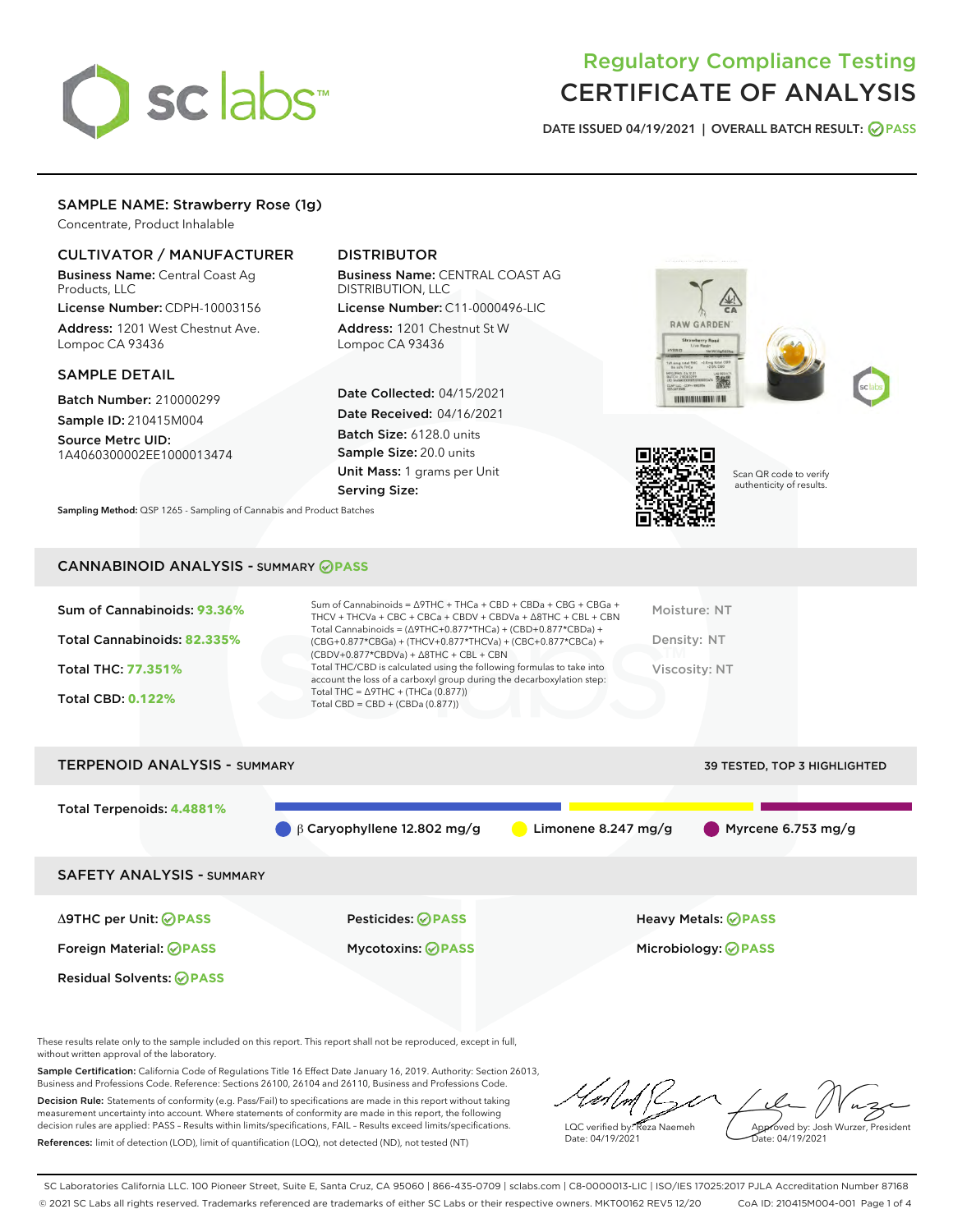



STRAWBERRY ROSE (1G) | DATE ISSUED 04/19/2021 | OVERALL BATCH RESULT: @ PASS

#### CANNABINOID TEST RESULTS - 04/16/2021 2 PASS

Tested by high-performance liquid chromatography with diode-array detection (HPLC-DAD). **Method:** QSP 1157 - Analysis of Cannabinoids by HPLC-DAD

#### TOTAL CANNABINOIDS: **82.335%**

Total Cannabinoids (Total THC) + (Total CBD) + (Total CBG) + (Total THCV) + (Total CBC) + (Total CBDV) + ∆8THC + CBL + CBN

TOTAL THC: **77.351%** Total THC (∆9THC+0.877\*THCa)

TOTAL CBD: **0.122%**

Total CBD (CBD+0.877\*CBDa)

TOTAL CBG: 3.73% Total CBG (CBG+0.877\*CBGa)

TOTAL THCV: 0.496% Total THCV (THCV+0.877\*THCVa)

TOTAL CBC: 0.636% Total CBC (CBC+0.877\*CBCa)

TOTAL CBDV: ND Total CBDV (CBDV+0.877\*CBDVa)

| <b>COMPOUND</b>            | LOD/LOQ<br>(mg/g) | <b>MEASUREMENT</b><br><b>UNCERTAINTY</b><br>(mg/g) | <b>RESULT</b><br>(mg/g) | <b>RESULT</b><br>(%) |
|----------------------------|-------------------|----------------------------------------------------|-------------------------|----------------------|
| <b>THCa</b>                | 0.05/0.14         | ±21.748                                            | 846.22                  | 84.622               |
| <b>CBGa</b>                | 0.1/0.2           | ±1.90                                              | 36.4                    | 3.64                 |
| <b>A9THC</b>               | 0.06 / 0.26       | ±1.079                                             | 31.38                   | 3.138                |
| <b>CBCa</b>                | 0.07 / 0.28       | ±0.315                                             | 6.45                    | 0.645                |
| <b>THCVa</b>               | 0.07/0.20         | ±0.270                                             | 5.65                    | 0.565                |
| <b>CBG</b>                 | 0.06/0.19         | ±0.213                                             | 5.41                    | 0.541                |
| <b>CBDa</b>                | 0.02 / 0.19       | ±0.041                                             | 1.39                    | 0.139                |
| <b>CBC</b>                 | 0.2 / 0.5         | ±0.02                                              | 0.7                     | 0.07                 |
| $\triangle$ 8THC           | 0.1/0.4           | N/A                                                | <b>ND</b>               | <b>ND</b>            |
| <b>THCV</b>                | 0.1 / 0.2         | N/A                                                | <b>ND</b>               | <b>ND</b>            |
| <b>CBD</b>                 | 0.07/0.29         | N/A                                                | <b>ND</b>               | <b>ND</b>            |
| <b>CBDV</b>                | 0.04/0.15         | N/A                                                | <b>ND</b>               | <b>ND</b>            |
| <b>CBDVa</b>               | 0.03/0.53         | N/A                                                | <b>ND</b>               | <b>ND</b>            |
| <b>CBL</b>                 | 0.06 / 0.24       | N/A                                                | <b>ND</b>               | <b>ND</b>            |
| <b>CBN</b>                 | 0.1/0.3           | N/A                                                | <b>ND</b>               | <b>ND</b>            |
| <b>SUM OF CANNABINOIDS</b> |                   |                                                    | 933.60 mg/g             | 93.36%               |

#### **UNIT MASS: 1 grams per Unit**

| ∆9THC per Unit                        | 1120 per-package limit | 31.38 mg/unit<br><b>PASS</b> |
|---------------------------------------|------------------------|------------------------------|
| <b>Total THC per Unit</b>             |                        | 773.51 mg/unit               |
| <b>CBD per Unit</b>                   |                        | <b>ND</b>                    |
| <b>Total CBD per Unit</b>             |                        | $1.22$ mg/unit               |
| Sum of Cannabinoids<br>per Unit       |                        | 933.60 mg/unit               |
| <b>Total Cannabinoids</b><br>per Unit |                        | 823.35 mg/unit               |
| <b>MOISTURE TEST RESULT</b>           | DENSITY TEST RESULT    | <b>VISCOSITY TEST RESULT</b> |

Not Tested

**MOISTURE TEST RESULT**

Not Tested

Not Tested

#### TERPENOID TEST RESULTS - 04/17/2021

Terpene analysis utilizing gas chromatography-flame ionization detection (GC-FID). **Method:** QSP 1192 - Analysis of Terpenoids by GC-FID

| <b>COMPOUND</b>         | LOD/LOQ<br>(mg/g) | <b>MEASUREMENT</b><br><b>UNCERTAINTY</b><br>(mg/g) | <b>RESULT</b><br>(mg/g)                          | <b>RESULT</b><br>$(\%)$ |
|-------------------------|-------------------|----------------------------------------------------|--------------------------------------------------|-------------------------|
| $\beta$ Caryophyllene   | 0.004 / 0.012     | ±0.4558                                            | 12.802                                           | 1.2802                  |
| Limonene                | 0.005 / 0.016     | ±0.1179                                            | 8.247                                            | 0.8247                  |
| <b>Myrcene</b>          | 0.008 / 0.025     | ±0.0871                                            | 6.753                                            | 0.6753                  |
| $\alpha$ Humulene       | 0.009/0.029       | ±0.1168                                            | 3.639                                            | 0.3639                  |
| Linalool                | 0.009 / 0.032     | ±0.0800                                            | 2.106                                            | 0.2106                  |
| $\alpha$ Bisabolol      | 0.008 / 0.026     | ±0.1086                                            | 2.034                                            | 0.2034                  |
| Terpinolene             | 0.008 / 0.026     | ±0.0396                                            | 1.933                                            | 0.1933                  |
| $\beta$ Pinene          | 0.004 / 0.014     | ±0.0163                                            | 1.421                                            | 0.1421                  |
| $\alpha$ Pinene         | 0.005 / 0.017     | ±0.0119                                            | 1.382                                            | 0.1382                  |
| Ocimene                 | 0.011 / 0.038     | ±0.0435                                            | 1.356                                            | 0.1356                  |
| Terpineol               | 0.016 / 0.055     | ±0.0457                                            | 0.745                                            | 0.0745                  |
| Fenchol                 | 0.010 / 0.034     | ±0.0279                                            | 0.721                                            | 0.0721                  |
| Caryophyllene<br>Oxide  | 0.010 / 0.033     | ±0.0201                                            | 0.436                                            | 0.0436                  |
| Nerolidol               | 0.009 / 0.028     | ±0.0187                                            | 0.297                                            | 0.0297                  |
| trans-β-Farnesene       | 0.008 / 0.025     | ±0.0102                                            | 0.286                                            | 0.0286                  |
| <b>Borneol</b>          | 0.005 / 0.016     | ±0.0072                                            | 0.171                                            | 0.0171                  |
| Camphene                | 0.005 / 0.015     | ±0.0017                                            | 0.149                                            | 0.0149                  |
| Fenchone                | 0.009 / 0.028     | ±0.0030                                            | 0.104                                            | 0.0104                  |
| Citronellol             | 0.003 / 0.010     | ±0.0032                                            | 0.065                                            | 0.0065                  |
| $\alpha$ Phellandrene   | 0.006 / 0.020     | ±0.0007                                            | 0.051                                            | 0.0051                  |
| Guaiol                  | 0.009 / 0.030     | ±0.0019                                            | 0.040                                            | 0.0040                  |
| $\alpha$ Terpinene      | 0.005 / 0.017     | ±0.0006                                            | 0.039                                            | 0.0039                  |
| 3 Carene                | 0.005 / 0.018     | ±0.0005                                            | 0.037                                            | 0.0037                  |
| Sabinene Hydrate        | 0.006 / 0.022     | ±0.0012                                            | 0.030                                            | 0.0030                  |
| $\gamma$ Terpinene      | 0.006 / 0.018     | ±0.0003                                            | 0.020                                            | 0.0020                  |
| Sabinene                | 0.004 / 0.014     | ±0.0002                                            | 0.017                                            | 0.0017                  |
| Nerol                   | 0.003 / 0.011     | N/A                                                | <loq< th=""><th><math>&lt;</math>LOQ</th></loq<> | $<$ LOQ                 |
| p-Cymene                | 0.005 / 0.016     | N/A                                                | <b>ND</b>                                        | <b>ND</b>               |
| Eucalyptol              | 0.006 / 0.018     | N/A                                                | ND                                               | <b>ND</b>               |
| (-)-Isopulegol          | 0.005 / 0.016     | N/A                                                | ND                                               | ND                      |
| Camphor                 | 0.006 / 0.019     | N/A                                                | ND                                               | ND                      |
| Isoborneol              | 0.004 / 0.012     | N/A                                                | ND                                               | ND                      |
| Menthol                 | 0.008 / 0.025     | N/A                                                | ND                                               | ND                      |
| R-(+)-Pulegone          | 0.003 / 0.011     | N/A                                                | ND                                               | <b>ND</b>               |
| Geraniol                | 0.002 / 0.007     | N/A                                                | ND                                               | ND                      |
| <b>Geranyl Acetate</b>  | 0.004 / 0.014     | N/A                                                | ND                                               | ND                      |
| $\alpha$ Cedrene        | 0.005 / 0.016     | N/A                                                | ND                                               | ND                      |
| Valencene               | 0.009 / 0.030     | N/A                                                | ND                                               | ND                      |
| Cedrol                  | 0.008 / 0.027     | N/A                                                | ND                                               | <b>ND</b>               |
| <b>TOTAL TERPENOIDS</b> |                   | 44.881 mg/g                                        | 4.4881%                                          |                         |

SC Laboratories California LLC. 100 Pioneer Street, Suite E, Santa Cruz, CA 95060 | 866-435-0709 | sclabs.com | C8-0000013-LIC | ISO/IES 17025:2017 PJLA Accreditation Number 87168 © 2021 SC Labs all rights reserved. Trademarks referenced are trademarks of either SC Labs or their respective owners. MKT00162 REV5 12/20 CoA ID: 210415M004-001 Page 2 of 4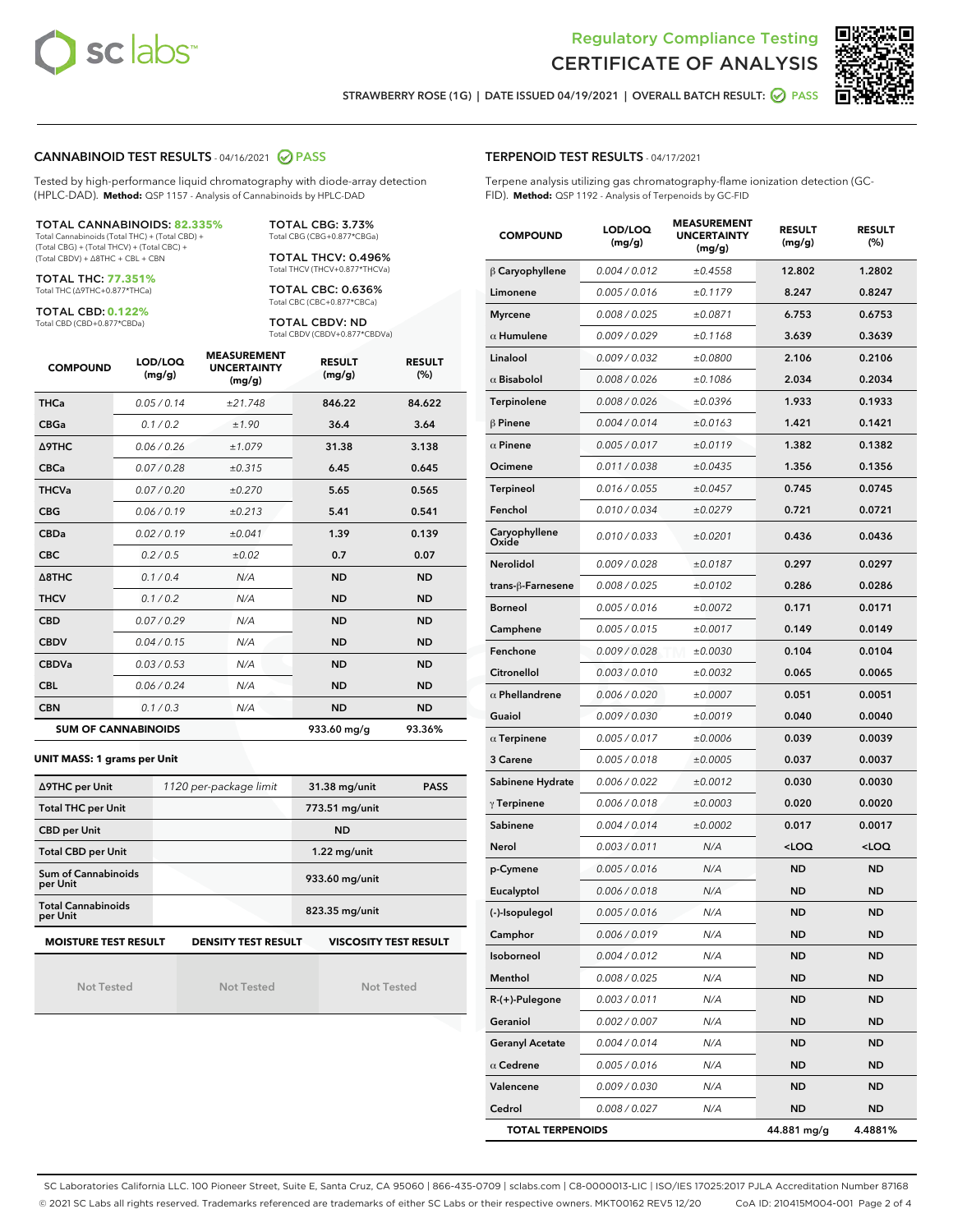



STRAWBERRY ROSE (1G) | DATE ISSUED 04/19/2021 | OVERALL BATCH RESULT: @ PASS

# CATEGORY 1 PESTICIDE TEST RESULTS - 04/19/2021 @ PASS

Pesticide and plant growth regulator analysis utilizing high-performance liquid chromatography-mass spectrometry (HPLC-MS) or gas chromatography-mass spectrometry (GC-MS). \*GC-MS utilized where indicated. **Method:** QSP 1212 - Analysis of Pesticides and Mycotoxins by LC-MS or QSP 1213 - Analysis of Pesticides by GC-MS

| <b>COMPOUND</b>             | LOD/LOQ<br>$(\mu g/g)$ | <b>ACTION</b><br><b>LIMIT</b><br>$(\mu g/g)$ | <b>MEASUREMENT</b><br><b>UNCERTAINTY</b><br>$(\mu g/g)$ | <b>RESULT</b><br>$(\mu g/g)$ | <b>RESULT</b> |
|-----------------------------|------------------------|----------------------------------------------|---------------------------------------------------------|------------------------------|---------------|
| Aldicarb                    | 0.03 / 0.08            | $\geq$ LOD                                   | N/A                                                     | <b>ND</b>                    | <b>PASS</b>   |
| Carbofuran                  | 0.02/0.05              | $>$ LOD                                      | N/A                                                     | <b>ND</b>                    | <b>PASS</b>   |
| Chlordane*                  | 0.03 / 0.08            | $\ge$ LOD                                    | N/A                                                     | <b>ND</b>                    | <b>PASS</b>   |
| Chlorfenapyr*               | 0.03/0.10              | $>$ LOD                                      | N/A                                                     | <b>ND</b>                    | <b>PASS</b>   |
| Chlorpyrifos                | 0.02 / 0.06            | $\ge$ LOD                                    | N/A                                                     | <b>ND</b>                    | <b>PASS</b>   |
| Coumaphos                   | 0.02 / 0.07            | $\ge$ LOD                                    | N/A                                                     | <b>ND</b>                    | <b>PASS</b>   |
| Daminozide                  | 0.02 / 0.07            | $\ge$ LOD                                    | N/A                                                     | <b>ND</b>                    | <b>PASS</b>   |
| <b>DDVP</b><br>(Dichlorvos) | 0.03/0.09              | $\ge$ LOD                                    | N/A                                                     | <b>ND</b>                    | <b>PASS</b>   |
| Dimethoate                  | 0.03/0.08              | $>$ LOD                                      | N/A                                                     | <b>ND</b>                    | <b>PASS</b>   |
| Ethoprop(hos)               | 0.03/0.10              | $\ge$ LOD                                    | N/A                                                     | <b>ND</b>                    | <b>PASS</b>   |
| Etofenprox                  | 0.02 / 0.06            | $\ge$ LOD                                    | N/A                                                     | <b>ND</b>                    | <b>PASS</b>   |
| Fenoxycarb                  | 0.03 / 0.08            | $\ge$ LOD                                    | N/A                                                     | <b>ND</b>                    | <b>PASS</b>   |
| Fipronil                    | 0.03/0.08              | $>$ LOD                                      | N/A                                                     | <b>ND</b>                    | <b>PASS</b>   |
| Imazalil                    | 0.02 / 0.06            | $\ge$ LOD                                    | N/A                                                     | <b>ND</b>                    | <b>PASS</b>   |
| <b>Methiocarb</b>           | 0.02 / 0.07            | $\ge$ LOD                                    | N/A                                                     | <b>ND</b>                    | <b>PASS</b>   |
| Methyl<br>parathion         | 0.03/0.10              | $\ge$ LOD                                    | N/A                                                     | <b>ND</b>                    | <b>PASS</b>   |
| <b>Mevinphos</b>            | 0.03/0.09              | $>$ LOD                                      | N/A                                                     | <b>ND</b>                    | <b>PASS</b>   |
| Paclobutrazol               | 0.02 / 0.05            | $\ge$ LOD                                    | N/A                                                     | <b>ND</b>                    | <b>PASS</b>   |
| Propoxur                    | 0.03/0.09              | $\ge$ LOD                                    | N/A                                                     | <b>ND</b>                    | <b>PASS</b>   |
| Spiroxamine                 | 0.03 / 0.08            | $\ge$ LOD                                    | N/A                                                     | <b>ND</b>                    | <b>PASS</b>   |
| Thiacloprid                 | 0.03/0.10              | $\ge$ LOD                                    | N/A                                                     | <b>ND</b>                    | <b>PASS</b>   |

#### CATEGORY 2 PESTICIDE TEST RESULTS - 04/19/2021 @ PASS

| <b>COMPOUND</b>          | LOD/LOQ<br>$(\mu g/g)$ | <b>ACTION</b><br><b>LIMIT</b><br>$(\mu g/g)$ | <b>MEASUREMENT</b><br><b>UNCERTAINTY</b><br>$(\mu g/g)$ | <b>RESULT</b><br>$(\mu g/g)$ | <b>RESULT</b> |
|--------------------------|------------------------|----------------------------------------------|---------------------------------------------------------|------------------------------|---------------|
| Abamectin                | 0.03/0.10              | 0.1                                          | N/A                                                     | <b>ND</b>                    | <b>PASS</b>   |
| Acephate                 | 0.02/0.07              | 0.1                                          | N/A                                                     | <b>ND</b>                    | <b>PASS</b>   |
| Acequinocyl              | 0.02/0.07              | 0.1                                          | N/A                                                     | <b>ND</b>                    | <b>PASS</b>   |
| Acetamiprid              | 0.02/0.05              | 0.1                                          | N/A                                                     | <b>ND</b>                    | <b>PASS</b>   |
| Azoxystrobin             | 0.02/0.07              | 0.1                                          | N/A                                                     | <b>ND</b>                    | <b>PASS</b>   |
| <b>Bifenazate</b>        | 0.01/0.04              | 0.1                                          | N/A                                                     | <b>ND</b>                    | <b>PASS</b>   |
| <b>Bifenthrin</b>        | 0.02 / 0.05            | 3                                            | N/A                                                     | <b>ND</b>                    | <b>PASS</b>   |
| <b>Boscalid</b>          | 0.03/0.09              | 0.1                                          | N/A                                                     | <b>ND</b>                    | <b>PASS</b>   |
| Captan                   | 0.19/0.57              | 0.7                                          | N/A                                                     | <b>ND</b>                    | <b>PASS</b>   |
| Carbaryl                 | 0.02/0.06              | 0.5                                          | N/A                                                     | <b>ND</b>                    | <b>PASS</b>   |
| Chlorantranilip-<br>role | 0.04/0.12              | 10                                           | N/A                                                     | <b>ND</b>                    | <b>PASS</b>   |
| Clofentezine             | 0.03/0.09              | 0.1                                          | N/A                                                     | <b>ND</b>                    | <b>PASS</b>   |

# CATEGORY 2 PESTICIDE TEST RESULTS - 04/19/2021 continued

| <b>COMPOUND</b>               | LOD/LOQ<br>(µg/g) | <b>ACTION</b><br>LIMIT<br>$(\mu g/g)$ | <b>MEASUREMENT</b><br><b>UNCERTAINTY</b><br>$(\mu g/g)$ | <b>RESULT</b><br>(µg/g) | <b>RESULT</b> |
|-------------------------------|-------------------|---------------------------------------|---------------------------------------------------------|-------------------------|---------------|
| Cyfluthrin                    | 0.12 / 0.38       | $\overline{c}$                        | N/A                                                     | ND                      | <b>PASS</b>   |
| Cypermethrin                  | 0.11 / 0.32       | $\mathcal{I}$                         | N/A                                                     | ND                      | PASS          |
| <b>Diazinon</b>               | 0.02 / 0.05       | 0.1                                   | N/A                                                     | <b>ND</b>               | <b>PASS</b>   |
| Dimethomorph                  | 0.03 / 0.09       | $\overline{c}$                        | N/A                                                     | ND                      | <b>PASS</b>   |
| Etoxazole                     | 0.02 / 0.06       | 0.1                                   | N/A                                                     | ND                      | <b>PASS</b>   |
| Fenhexamid                    | 0.03 / 0.09       | 0.1                                   | N/A                                                     | <b>ND</b>               | <b>PASS</b>   |
| Fenpyroximate                 | 0.02 / 0.06       | 0.1                                   | N/A                                                     | <b>ND</b>               | <b>PASS</b>   |
| Flonicamid                    | 0.03 / 0.10       | 0.1                                   | N/A                                                     | ND                      | PASS          |
| Fludioxonil                   | 0.03 / 0.10       | 0.1                                   | N/A                                                     | ND                      | <b>PASS</b>   |
| Hexythiazox                   | 0.02 / 0.07       | 0.1                                   | N/A                                                     | ND                      | <b>PASS</b>   |
| Imidacloprid                  | 0.04 / 0.11       | 5                                     | N/A                                                     | ND                      | PASS          |
| Kresoxim-methyl               | 0.02 / 0.07       | 0.1                                   | N/A                                                     | ND                      | <b>PASS</b>   |
| <b>Malathion</b>              | 0.03 / 0.09       | 0.5                                   | N/A                                                     | <b>ND</b>               | <b>PASS</b>   |
| Metalaxyl                     | 0.02 / 0.07       | $\overline{c}$                        | N/A                                                     | ND                      | <b>PASS</b>   |
| Methomyl                      | 0.03 / 0.10       | 1                                     | N/A                                                     | <b>ND</b>               | <b>PASS</b>   |
| Myclobutanil                  | 0.03 / 0.09       | 0.1                                   | N/A                                                     | ND                      | <b>PASS</b>   |
| Naled                         | 0.02 / 0.07       | 0.1                                   | N/A                                                     | ND                      | <b>PASS</b>   |
| Oxamyl                        | 0.04 / 0.11       | 0.5                                   | N/A                                                     | ND                      | PASS          |
| Pentachloronitro-<br>benzene* | 0.03 / 0.09       | 0.1                                   | N/A                                                     | ND                      | <b>PASS</b>   |
| Permethrin                    | 0.04 / 0.12       | 0.5                                   | N/A                                                     | ND                      | <b>PASS</b>   |
| Phosmet                       | 0.03 / 0.10       | 0.1                                   | N/A                                                     | ND                      | <b>PASS</b>   |
| Piperonylbu-<br>toxide        | 0.02 / 0.07       | 3                                     | N/A                                                     | <b>ND</b>               | <b>PASS</b>   |
| Prallethrin                   | 0.03 / 0.08       | 0.1                                   | N/A                                                     | ND                      | <b>PASS</b>   |
| Propiconazole                 | 0.02 / 0.07       | 0.1                                   | N/A                                                     | ND                      | <b>PASS</b>   |
| Pyrethrins                    | 0.04 / 0.12       | 0.5                                   | N/A                                                     | ND                      | <b>PASS</b>   |
| Pyridaben                     | 0.02 / 0.07       | 0.1                                   | N/A                                                     | ND                      | <b>PASS</b>   |
| Spinetoram                    | 0.02 / 0.07       | 0.1                                   | N/A                                                     | ND                      | <b>PASS</b>   |
| Spinosad                      | 0.02 / 0.07       | 0.1                                   | N/A                                                     | ND                      | <b>PASS</b>   |
| Spiromesifen                  | 0.02 / 0.05       | 0.1                                   | N/A                                                     | <b>ND</b>               | <b>PASS</b>   |
| Spirotetramat                 | 0.02 / 0.06       | 0.1                                   | N/A                                                     | ND                      | <b>PASS</b>   |
| Tebuconazole                  | 0.02 / 0.07       | 0.1                                   | N/A                                                     | ND                      | PASS          |
| Thiamethoxam                  | 0.03 / 0.10       | 5                                     | N/A                                                     | ND                      | <b>PASS</b>   |
| Trifloxystrobin               | 0.03 / 0.08       | 0.1                                   | N/A                                                     | <b>ND</b>               | <b>PASS</b>   |

SC Laboratories California LLC. 100 Pioneer Street, Suite E, Santa Cruz, CA 95060 | 866-435-0709 | sclabs.com | C8-0000013-LIC | ISO/IES 17025:2017 PJLA Accreditation Number 87168 © 2021 SC Labs all rights reserved. Trademarks referenced are trademarks of either SC Labs or their respective owners. MKT00162 REV5 12/20 CoA ID: 210415M004-001 Page 3 of 4